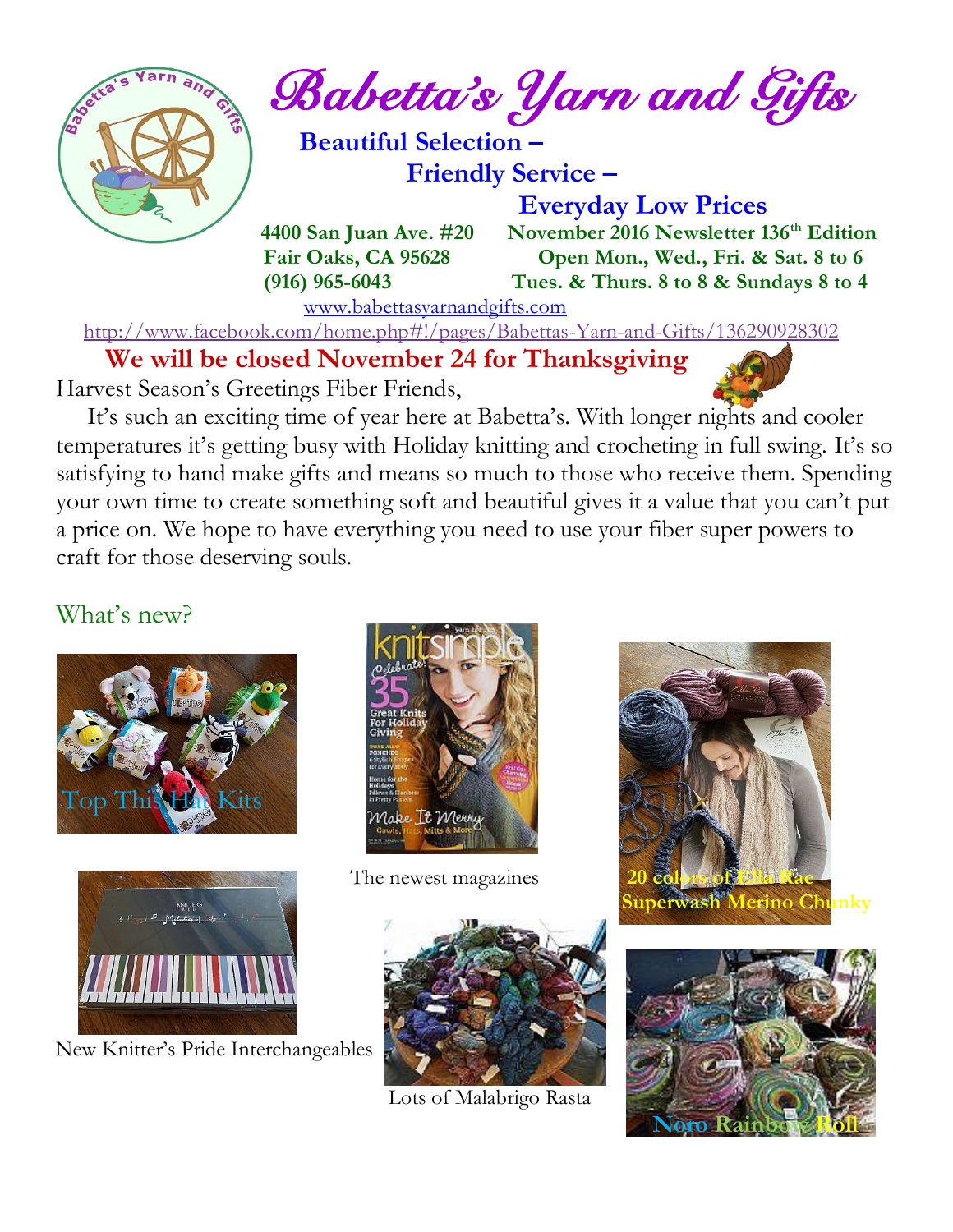



**Debbie Bliss Rialto Sock** 



Wanderlust by Knit Collage

From **Berroco** Chunky Ultra Alpaca, Northstar, Noble, & Gusto

**Misti Alpaca** Chunky check out their free patterns [www.mistialpaca.com/patterns/free-patterns/](http://www.mistialpaca.com/patterns/free-patterns/) Panda Pearl and Mochi Chunky from **Crystal Palace Yarns Noro** Tennen and **Addi** Olive wood circulars



 Lucy Kneatby is coming to town! The Camellia City Stockinettes Sacramento's wonderful knitting guild is sponsoring her to do some classes for them. Babetta's would like to show Lucy a California welcome at a reception here at the shop on October 28 from 4:30 to 6pm. We'll be serving refreshments and Lucy will be arriving at 5. No R.S.V.P. required. To learn more about Lucy check out her website. [https://www.lucyneatby.com](https://www.lucyneatby.com/)



**Beaded Icicle Ornament Workshop with Gustine Nov. 15 from 6:30 to 8pm \$15 10% off materials sold separately**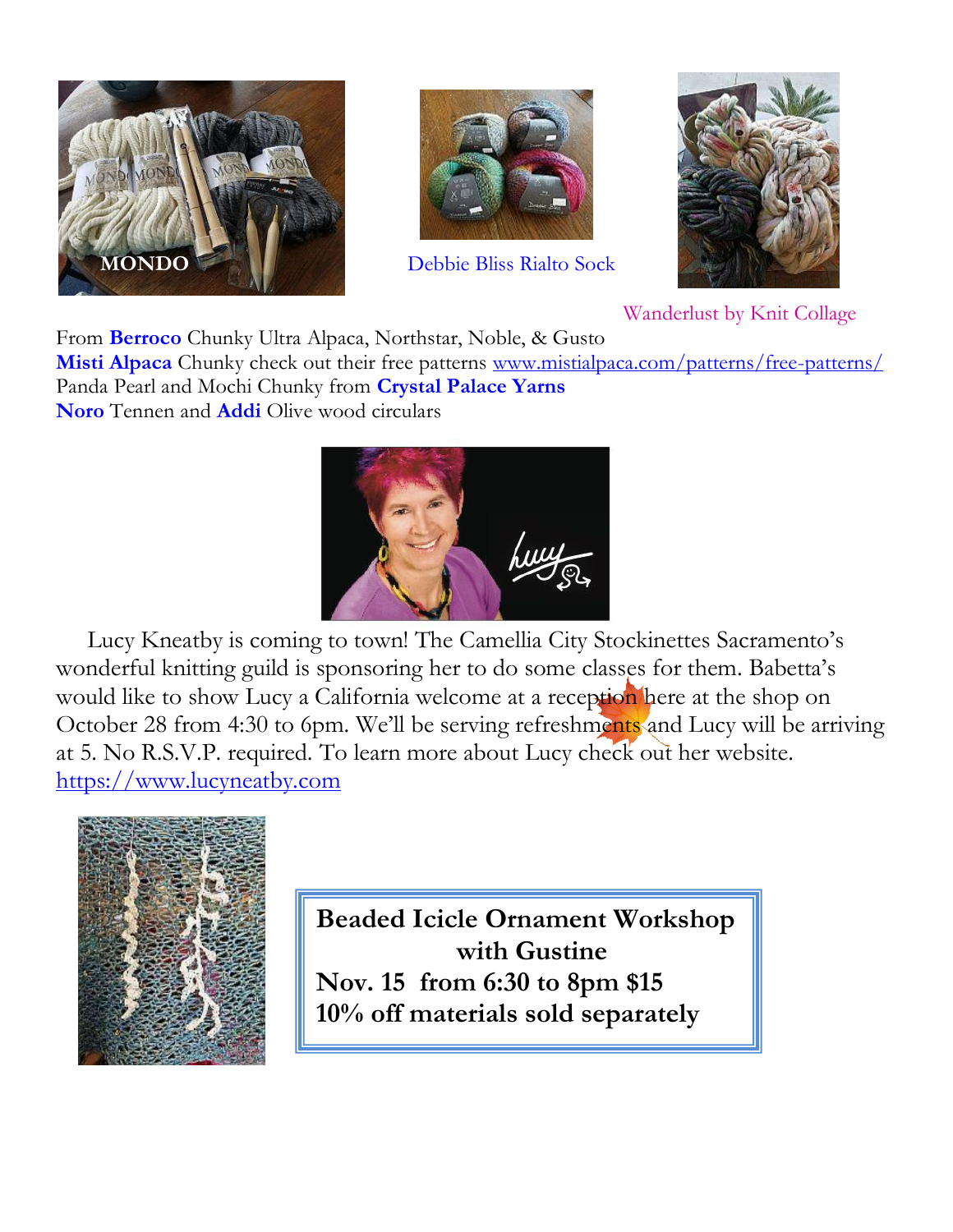**Knitted Ornament Series with Maya Materials sold separately at 10% off Nov. 5 from 1 to 3pm Sweater Ornament \$20 Nov. 12 from 1 to 3pm Beaded Ornament \$20 You can Learn the magic loop in this class Nov. 19 from 1 to 3pm Fairisle Stocking Ornament \$20**



# **Classes for November 2016 at Babetta's**

 *In our project classes you can learn to knit anything from scarves to socks to felted purses to lace shawls to hats to sweaters. Pick your project and join in the fun. Our knitters inspire each other to try new things by sharing ideas and showing off their latest creation. Sign up for one of our classes and you will receive a coupon for 10% off.*

 **Pre-registration is required as class sizes are limited. Please choose your dates carefully. Because of scheduling conflicts and complications, make-up classes will only be allowed under special circumstances and individual consideration.**

#### **Tuesdays Nov. 1, 8 & 15**

Knitting Project 10am – 11:30am fee \$50 Knitting Project 6pm – 7:30pm fee \$50

**Wednesdays Nov. 2, 9 & 16** Knitting Project 1pm – 2:30pm fee \$50 Knitting Project 3:30pm- 5pm fee \$50

#### **Thursday Nov. 3, 10 & 17**

Knitting Project 6pm – 7:30pm fee \$50 Knitting Project 10am – 11:30am fee \$50

#### **Saturdays Nov. 5, 12 & 19**

Knitting Project 4pm – 5:30pm fee \$50.

#### **Private Lessons**

Knitting or Crochet \$20 an hour Group Knitting or Crochet Private lessons \$15 an hour per person. Spinning or weaving \$25 an hour Group rates are \$20 an hour per person. 50% deposit required when scheduling. Cancellations with less than 24 hour notice will forfeit deposit with exceptions for emergencies. Other cancellations can be transferred to rescheduled lessons or store credit.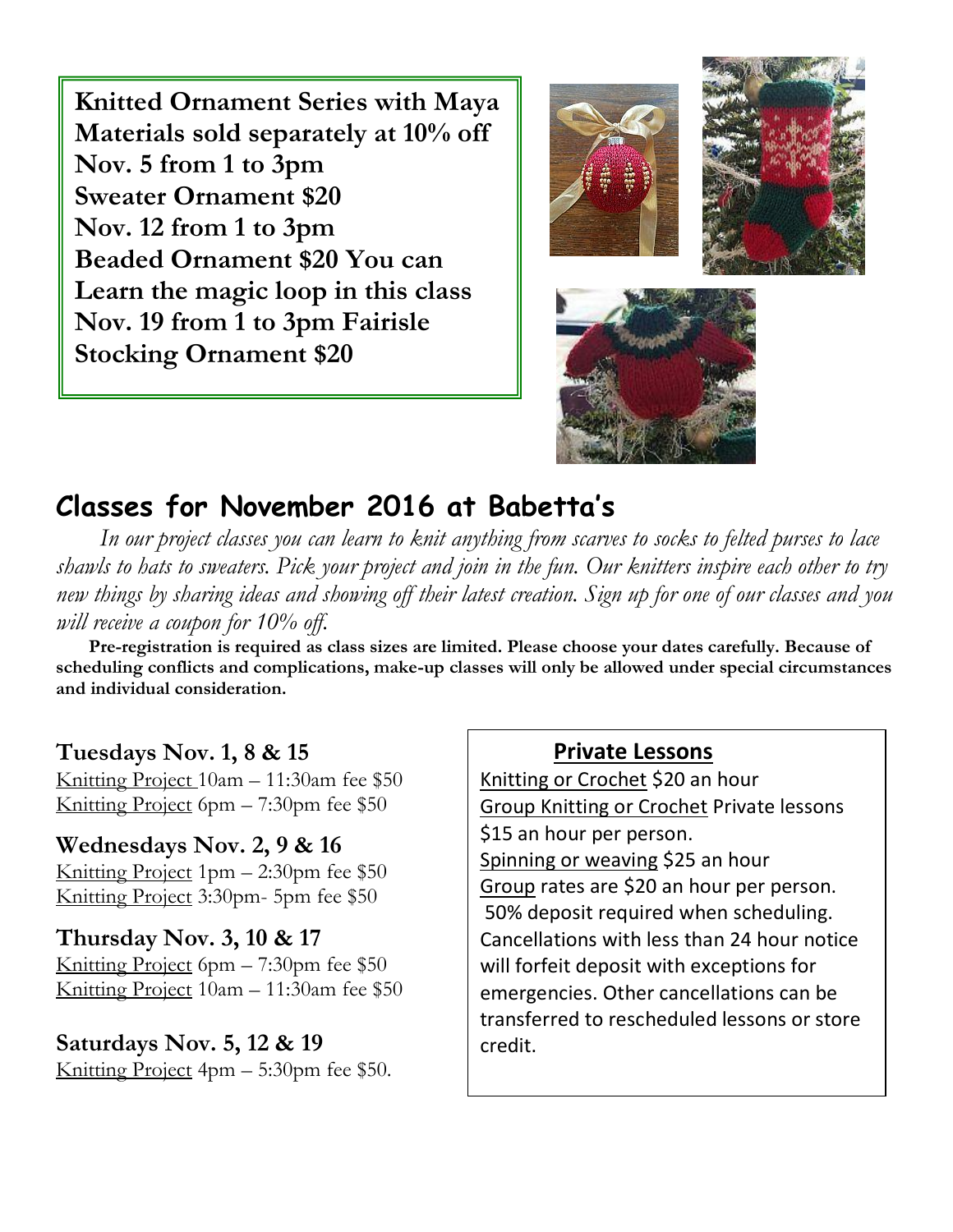## **Charity Knitting Group**

 How would you like to do some charity knitting/crocheting with a lovely group of people? **"The Purls of Fair Oaks"** meets the second Thursday every month from 10am to noon here at **Babetta's.** This wonderful group of knitters makes newborn hats for local hospitals as well as other local charity groups. If you'd like to come join the group there's always room for more. This month's date is Nov. 10. If you'd like to drop off any knitted or crocheted donation items you can do that at any time and I will pass them on.

Don't forget to bring a non perishable food item for our "Food Drive". You'll be entered to win a \$25 Gift Certificate to spend at Babetta's

**Alice's Embrace** has really grown since its inception. Read about this wonderful organization and how you can join in making gifts for those suffering with Alzheimer's. <http://www.alicesembrace.com/> You can drop off your donations at Babetta's.

## Free patterns for November 2016

### **Ella Rae Chunky Merino Hat**

This hat will appear small but it is very stretchy. Size: average adult

Materials: 1 skein Ella Rae Superwash Chunky Merino, size 10 16" circulars and dpns, 1 stitch marker

Cast on 70 sts, place marker, join in the round being careful not to twist

Pattern round: (k1, p1) repeat around

Repeat this round until piece measures 8" from cast on Begin decreasing

Round 1: work in pattern for 13 sts, k2tog) repeat around Round 2: (work in pattern for 12 sts, k2tog) repeat around Round 3: (work in pattern for 11 sts, k2tog) repeat around Continue to decrease in this manner knitting your knits and purling your purls with the last round being k2tog around, cut yarn leaving about 6" tail to draw through remaining sts and weave in ends